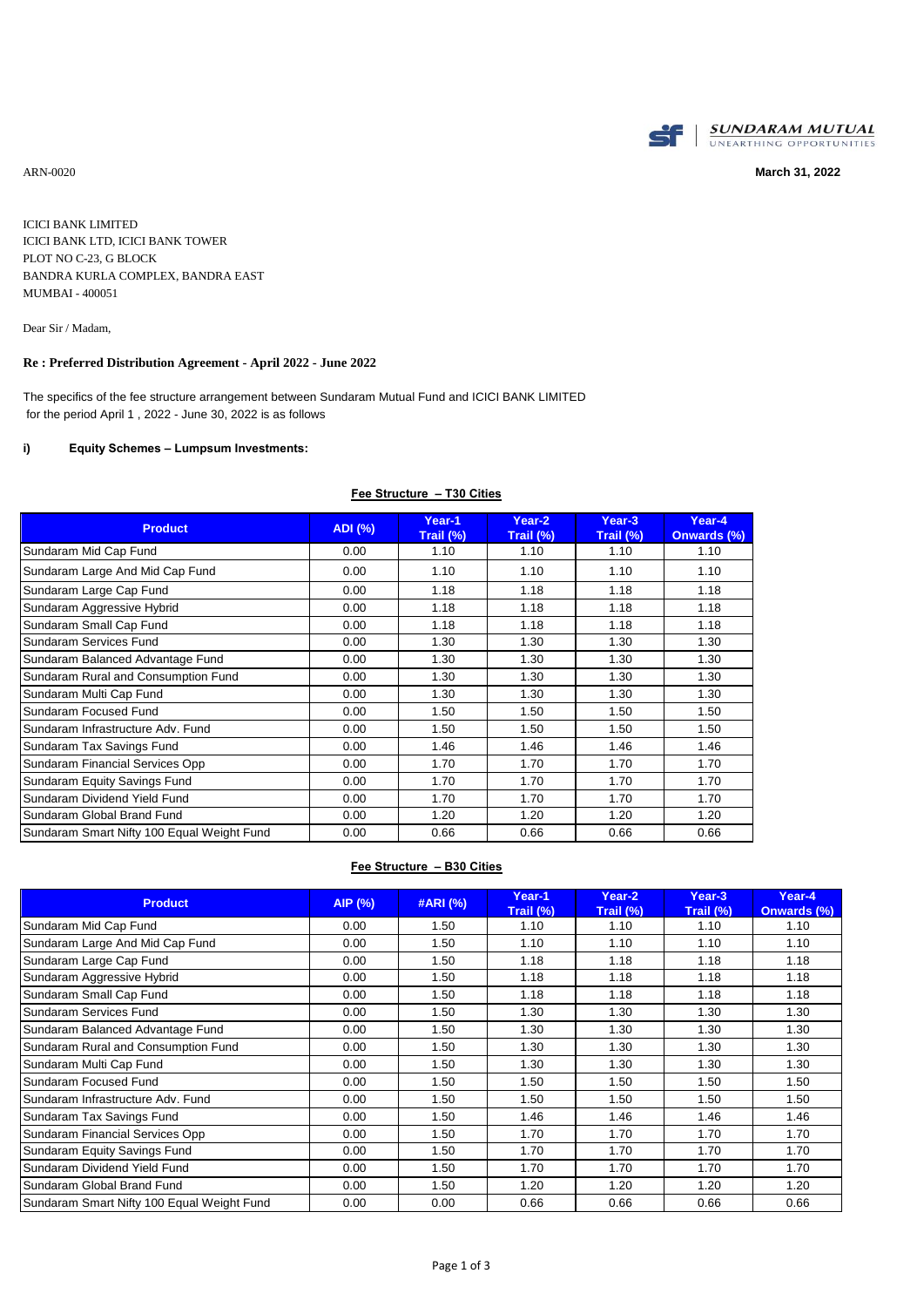

| <b>Product</b>                             | ADI (%) | Year-1<br>Trail $(\%)$ | Year-2<br>Trail $(\%)$ | Year-3<br>Trail (%) | Year-4<br><b>Onwards (%)</b> |
|--------------------------------------------|---------|------------------------|------------------------|---------------------|------------------------------|
| Sundaram Mid Cap Fund                      | 0.00    | 1.10                   | 1.10                   | 1.10                | 1.10                         |
| Sundaram Large And Mid Cap Fund            | 0.00    | 1.10                   | 1.10                   | 1.10                | 1.10                         |
| Sundaram Large Cap Fund                    | 0.00    | 1.18                   | 1.18                   | 1.18                | 1.18                         |
| Sundaram Aggressive Hybrid                 | 0.00    | 1.18                   | 1.18                   | 1.18                | 1.18                         |
| Sundaram Small Cap Fund                    | 0.00    | 1.18                   | 1.18                   | 1.18                | 1.18                         |
| Sundaram Services Fund                     | 0.00    | 1.30                   | 1.30                   | 1.30                | 1.30                         |
| Sundaram Balanced Advantage Fund           | 0.00    | 1.30                   | 1.30                   | 1.30                | 1.30                         |
| Sundaram Rural and Consumption Fund        | 0.00    | 1.30                   | 1.30                   | 1.30                | 1.30                         |
| Sundaram Multi Cap Fund                    | 0.00    | 1.30                   | 1.30                   | 1.30                | 1.30                         |
| Sundaram Focused Fund                      | 0.00    | 1.50                   | 1.50                   | 1.50                | 1.50                         |
| Sundaram Infrastructure Adv. Fund          | 0.00    | 1.50                   | 1.50                   | 1.50                | 1.50                         |
| Sundaram Tax Savings Fund                  | 0.00    | 1.46                   | 1.46                   | 1.46                | 1.46                         |
| Sundaram Financial Services Opp            | 0.00    | 1.70                   | 1.70                   | 1.70                | 1.70                         |
| Sundaram Equity Savings Fund               | 0.00    | 1.70                   | 1.70                   | 1.70                | 1.70                         |
| Sundaram Dividend Yield Fund               | 0.00    | 1.70                   | 1.70                   | 1.70                | 1.70                         |
| Sundaram Global Brand Fund                 | 0.00    | 1.20                   | 1.20                   | 1.20                | 1.20                         |
| Sundaram Smart Nifty 100 Equal Weight Fund | 0.00    | 0.66                   | 0.66                   | 0.66                | 0.66                         |

## **Fee Structure – T30 Cities**

## **Fee Structure – B30 Cities**

| <b>Product</b>                             | AIP (%) | #ARI (%) | Year-1<br>Trail (%) | Year-2<br>Trail (%) | Year-3<br>Trail (%) | Year-4<br><b>Onwards (%)</b> |
|--------------------------------------------|---------|----------|---------------------|---------------------|---------------------|------------------------------|
| Sundaram Mid Cap Fund                      | 0.00    | 1.50     | 1.10                | 1.10                | 1.10                | 1.10                         |
| Sundaram Large And Mid Cap Fund            | 0.00    | 1.50     | 1.10                | 1.10                | 1.10                | 1.10                         |
| Sundaram Large Cap Fund                    | 0.00    | 1.50     | 1.18                | 1.18                | 1.18                | 1.18                         |
| Sundaram Aggressive Hybrid                 | 0.00    | 1.50     | 1.18                | 1.18                | 1.18                | 1.18                         |
| Sundaram Small Cap Fund                    | 0.00    | 1.50     | 1.18                | 1.18                | 1.18                | 1.18                         |
| Sundaram Services Fund                     | 0.00    | 1.50     | 1.30                | 1.30                | 1.30                | 1.30                         |
| Sundaram Balanced Advantage Fund           | 0.00    | 1.50     | 1.30                | 1.30                | 1.30                | 1.30                         |
| Sundaram Rural and Consumption Fund        | 0.00    | 1.50     | 1.30                | 1.30                | 1.30                | 1.30                         |
| Sundaram Multi Cap Fund                    | 0.00    | 1.50     | 1.30                | 1.30                | 1.30                | 1.30                         |
| Sundaram Focused Fund                      | 0.00    | 1.50     | 1.50                | 1.50                | 1.50                | 1.50                         |
| Sundaram Infrastructure Adv. Fund          | 0.00    | 1.50     | 1.50                | 1.50                | 1.50                | 1.50                         |
| Sundaram Tax Savings Fund                  | 0.00    | 1.50     | 1.46                | 1.46                | 1.46                | 1.46                         |
| Sundaram Financial Services Opp            | 0.00    | 1.50     | 1.70                | 1.70                | 1.70                | 1.70                         |
| Sundaram Equity Savings Fund               | 0.00    | 1.50     | 1.70                | 1.70                | 1.70                | 1.70                         |
| Sundaram Dividend Yield Fund               | 0.00    | 1.50     | 1.70                | 1.70                | 1.70                | 1.70                         |
| Sundaram Global Brand Fund                 | 0.00    | 1.50     | 1.20                | 1.20                | 1.20                | 1.20                         |
| Sundaram Smart Nifty 100 Equal Weight Fund | 0.00    | 0.00     | 0.66                | 0.66                | 0.66                | 0.66                         |